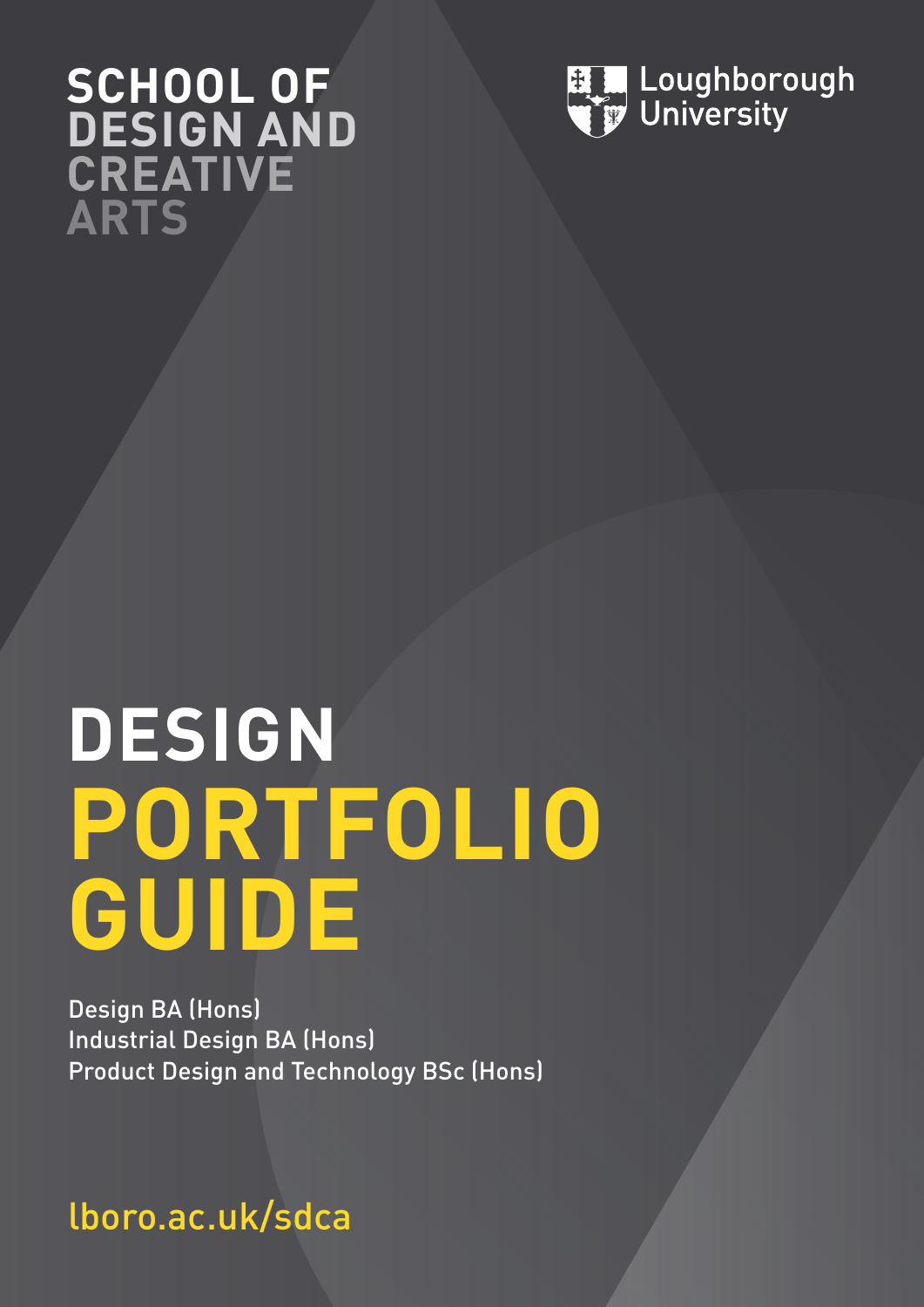

# Introduction

All applicants to the School of Design and Creative Arts at Loughborough University will be required to produce a portfolio to evidence their practical work which will be reviewed by our highly skilled academic staff.

A design portfolio is a visual mechanism through which you can evidence and communicate the various aspects of your design capability and potential.

This document offers general guidance for applicants. In recognition that students have different educational backgrounds and may have undertaken a variety of qualifications, your portfolio will evidence a range of appropriate skills.

This document is intended as a guide only and if your application is shortlisted you will be sent information about how and where to submit your portfolio via email, including file sizing and formatting.

If you have any further questions, please email us at: designadmissions@lboro.ac.uk

#### **PORTFOLIO GUIDE**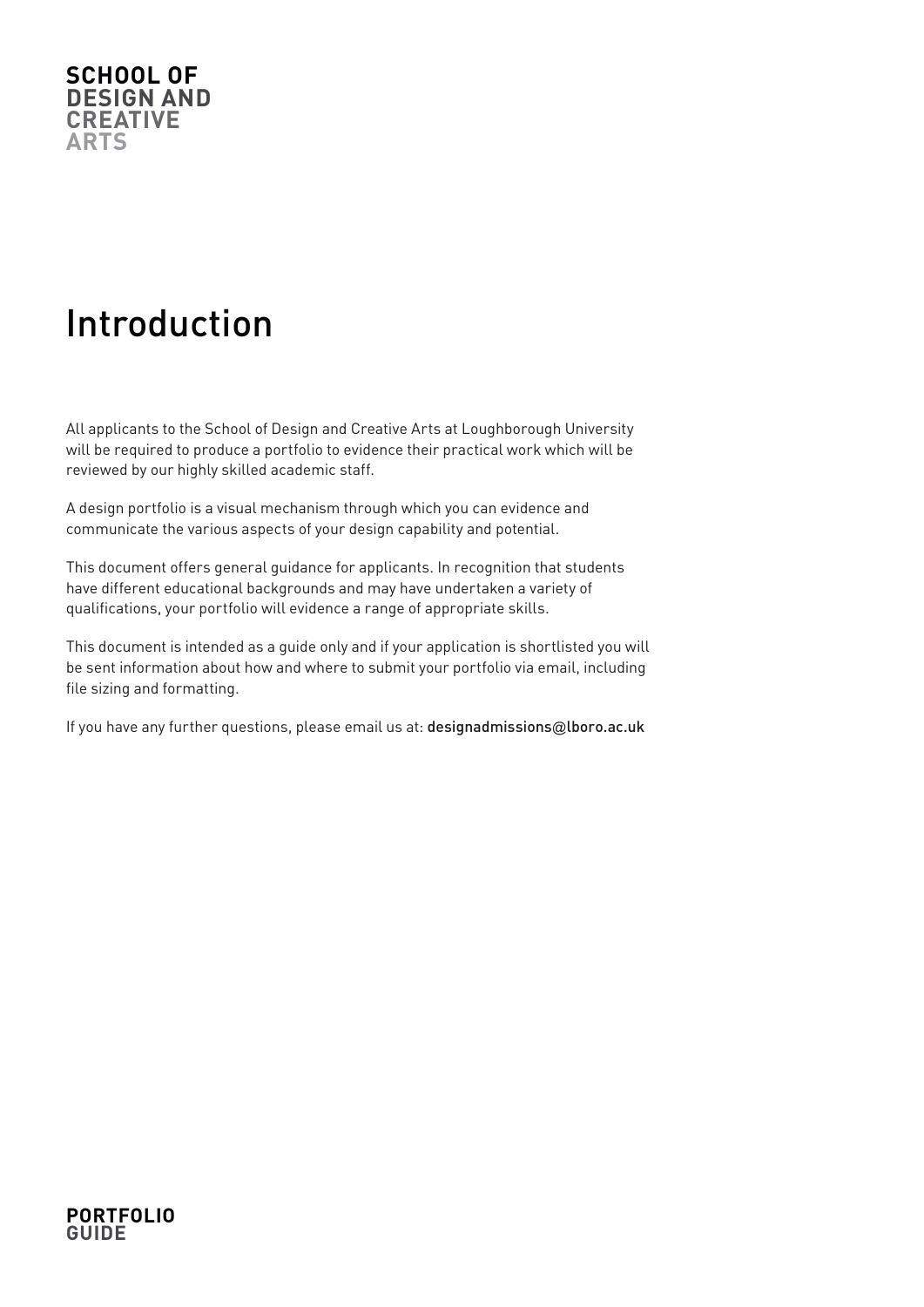#### **SCHOOL OF DESIGN AND CREATIVE ARTS**

## Portfolio guidance

An ideal portfolio will not only showcase your design craft skills and an ability to engage with diverse users and technologies but will also convey your creative approach and decision-making processes. There is only one of you, therefore no two portfolios should be the same.

Before starting your design portfolio, think about your design identity. What sort of designer are you and what sort of designer do you wish to become? Are you more technology focused, or more interested in the form or the user? This will help you to decide what to include and emphasize.

How does your work differ from that of your classmates? Even if you had the same project brief, each decision you made should be unique to you and your design identity. Portfolio content and annotations should reflect this.

We expect to see a range of works in various stages of completion and suggest aiming for around 3 projects in detail with additional sheets to cover any work in progress or potential side projects (a maximum of 25 A3 digital sheets or less).

Please ensure your work is appropriately laid out and legible. Be selective in what you choose to show and as such do not overpopulate pages.

Use text to support images not images to support text – no one is reading an essay; select clear examples across a range of physical and mental design skills, and design processes – aim for impact not your life story; and side projects show experience but also character – choose wisely.

Work on this and take pride in it. This is a representation of your unique design identity.

#### TOP TIP

Be selective on what you showcase and don't simply cram your portfolio with all of your work from past projects. Open your portfolio with what you believe is your strongest project, not necessarily the order they were completed in.

#### **PORTFOLIO GUIDE**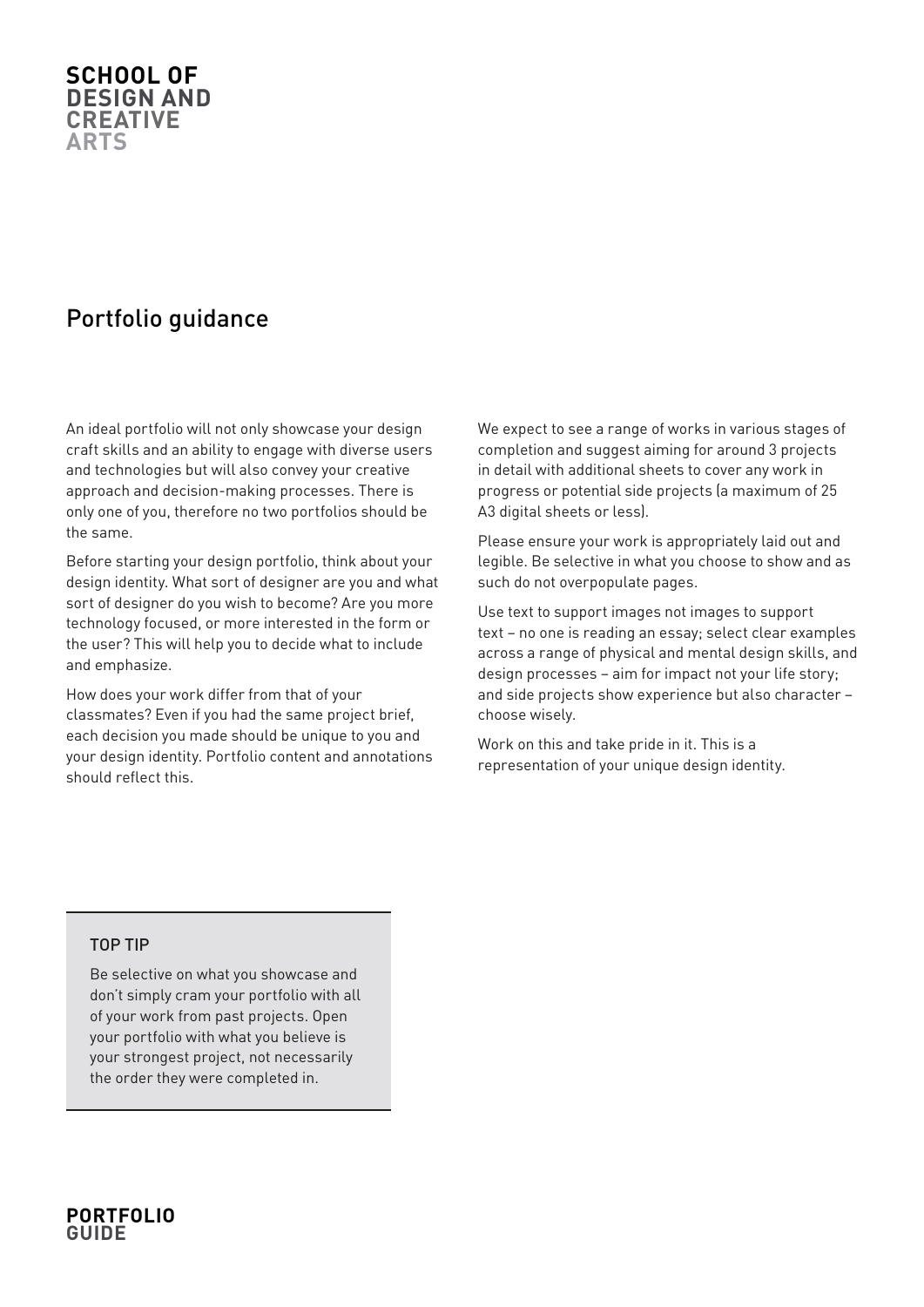#### **SCHOOL OF DESIGN AND CREATIVE ARTS**

#### What should I include in my portfolio?

With your design identity sorted, this guide will help you to turn each of your projects in to a 3-6 page professional design portfolio piece.

#### The brief/problem:

- 1-2 sheets per project introducing the brief or problem you have identified and the research you have undertaken to explore relevant contextual issues. Where appropriate include evidence of user research, inspiration and influences, and other relevant forms of cultural or technological enquiry.
- What was the brief and the project goals? Who were the users and what were their needs and pain points? What methods and tools did you use to understand the problem? What were your key research insights – the issues that surprised you?

#### The design process:

• 1-2 sheets per project demonstrating your iterative design process and creative responses to the issues you have identified. Where appropriate include evidence of problem solving through sketch work, virtual modelling, physical prototypes, and other experimentations relevant to your process.

• How did you meet the brief of your project? Did you work as part of a team or by yourself? What methods and digital and/or physical tools did you use to solve the problem? How you got to the final design is just as important as the final design itself.

#### The final design:

• 1-2 sheets per project communicating your final design and how it has been resolved in relation to your brief or identified problem. Where appropriate include detail of form and/or technological resolution, evidence of user and/ or functional evaluation, and other relevant ways of evidencing the project's success and failures.

To help get you started, the following pages of this guide suggest one way in which you may wish to lay out and present the content of your design portfolio. But remember, this is your portfolio, so find what works for you and your own design identity.

#### **PORTFOLIO GUIDE**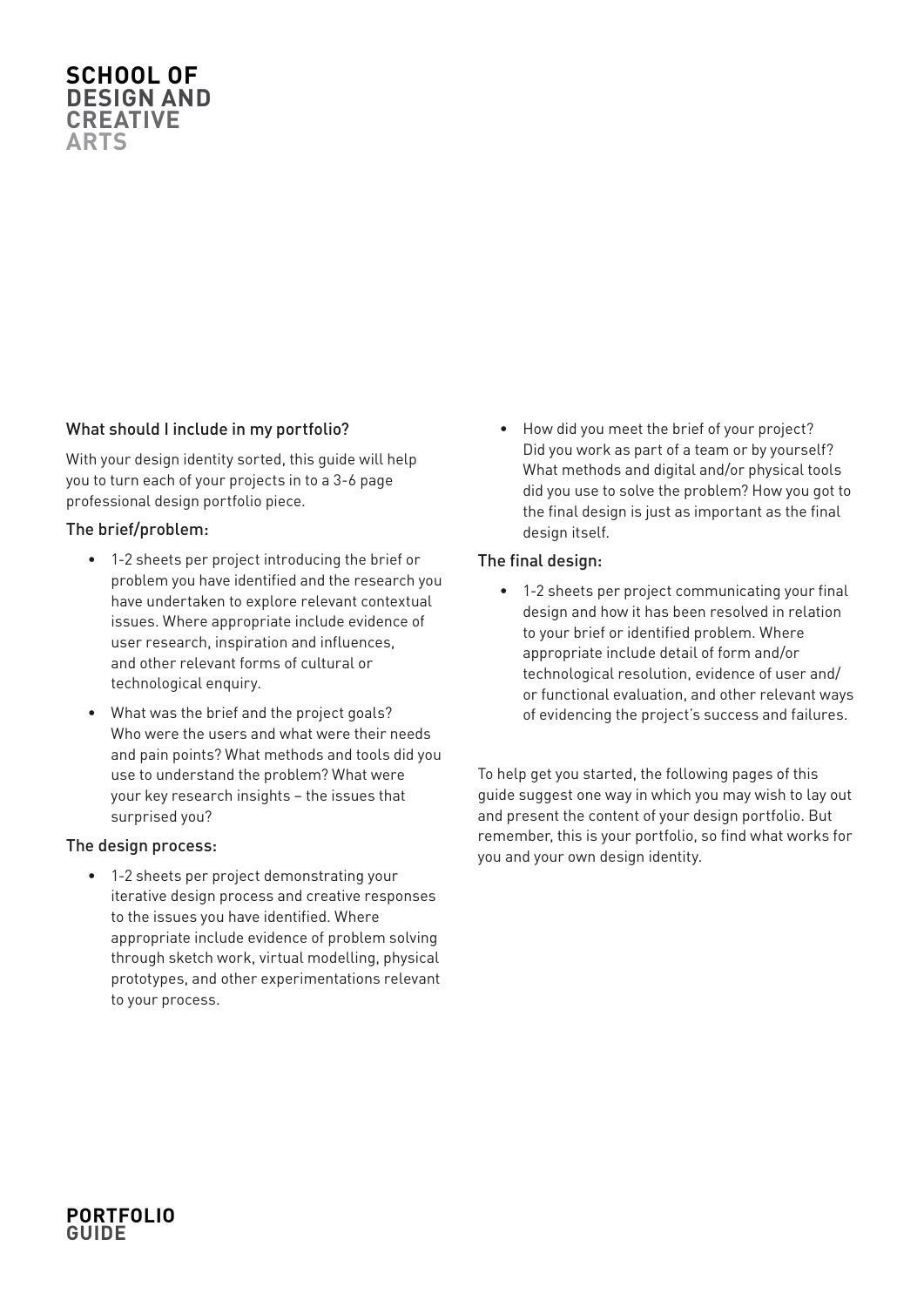

## The brief/problem layout guide:



#### For example:

- a. Project title
- b. A short introduction to the project and the course (e.g. A Level Design and Technology)
- c. Your definition of the brief/problem and the user/context
- d. Evidence of the research carried out and the key insights

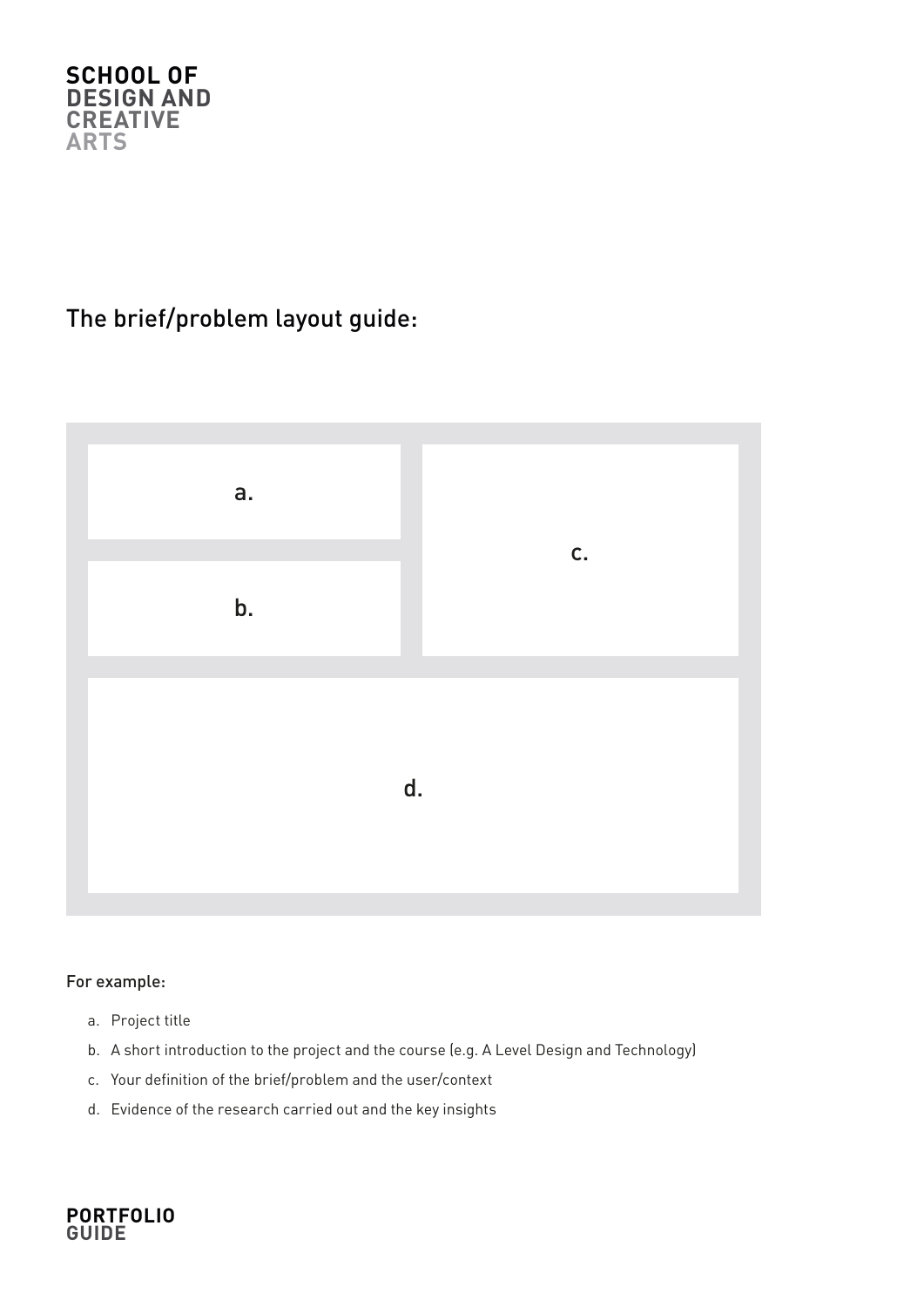

## The design process layout guide:



#### For example:

- a. Low/high fidelity sketch work showing a range of ideas
- b. Digital modelling and/or physical prototype exploration
- c. Evaluation with users and/or studio-based experimentation and testing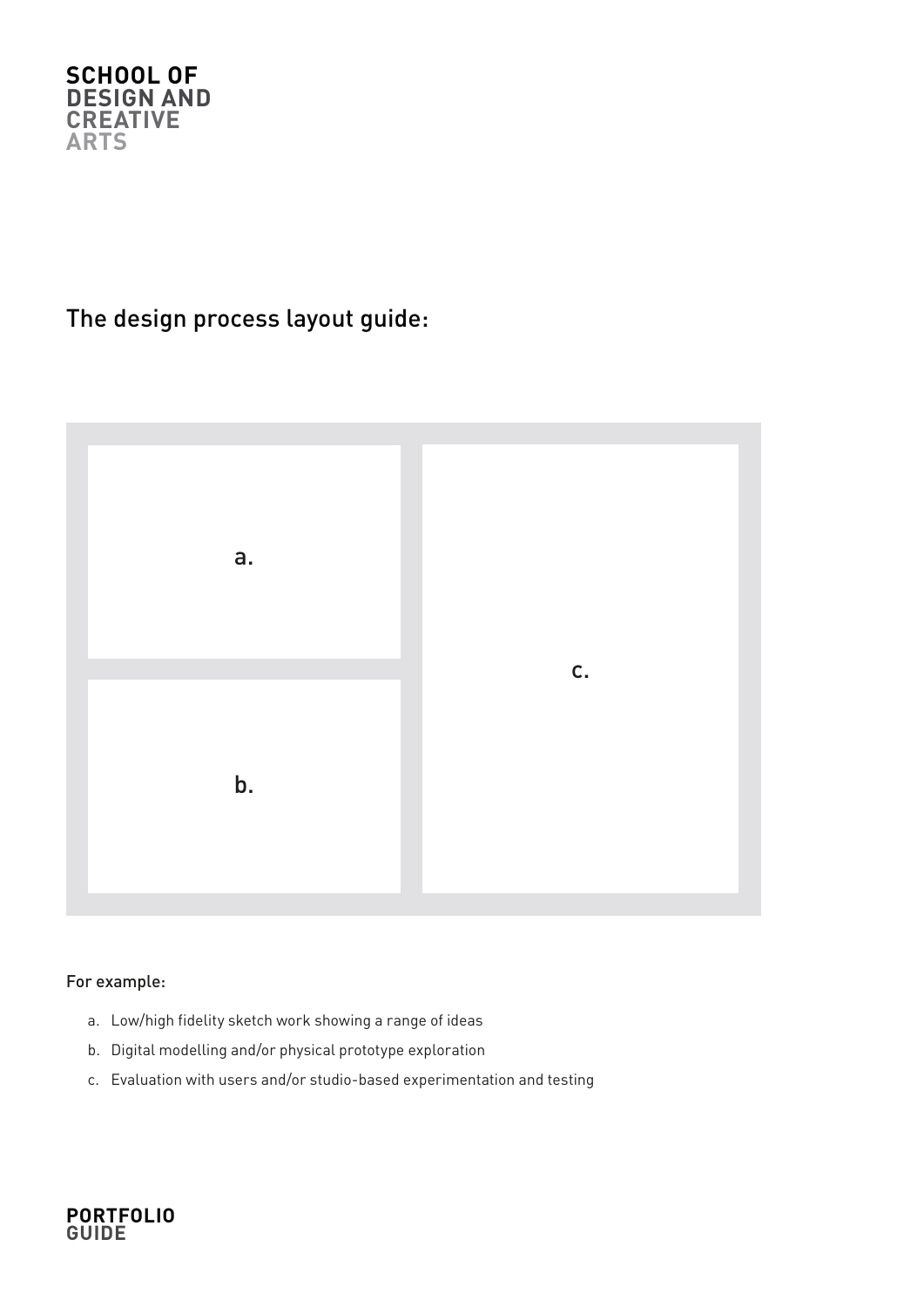

## The final design layout guide:



#### For example:

- a. A 'hero' image of the proposed product and the key features
- b. How the product technology works and/or is interacted with by the user
- c. Final functional testing and/or user evaluation